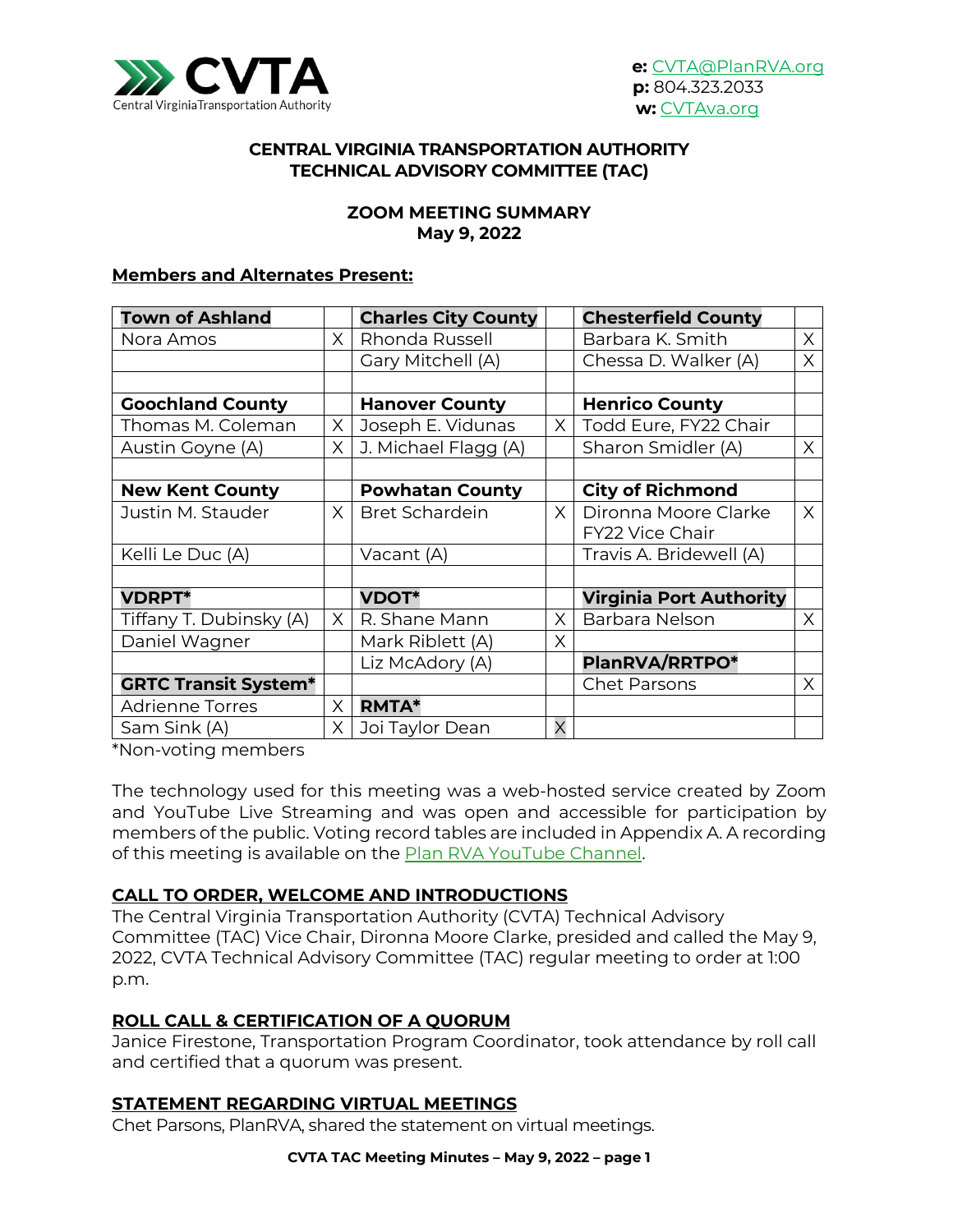# **1. Consideration of Amendments to the Action Meeting Agenda**

There were no requested changes to the meeting agenda. Seeing and hearing no objections the May 9, 2022, agenda was approved as presented.

#### **2. Approval of March 14, 2022, CVTA TAC Action Meeting Minutes**

On motion of Nora Amos, seconded by Thomas M. Coleman, the CVTA TAC unanimously approved the minutes of the April 11, 2022, meeting as presented.

#### **3. Open Public Comment Period**

There were no requests to address the CVTA Technical Advisory Committee.

# **4. CVTA Technical Advisory Committee Chairman's Report**

The Chair did not have a formal report.

# **5. CVTA TAC Staff Update**

## **a. Voting Tool Update**

Mr. Parsons reported that staff and legal counsel are going through the records to review all previous actions in light of questions about the voting tool that arose from the April 29<sup>th</sup> CVTA meeting. The authority will be apprised of the findings.

# **6. Regional Project Prioritization – review of CVTA action and next steps**

# **a. Additional scenario(s) for consideration**

Vice Chair Clarke explained that additional scenarios cannot be considered until more information on funding is received.

## **b. Financing options clarification – PFM**

Mr. Parsons reported that he had a briefing call with PFM after the April 29<sup>th</sup> CVTA meeting. There are multiple options that will be considered when the process gets to that point. PFM staff will be available to provide assistance at that time.

There was a discussion about the funding scenario that was recommended to the authority and the process that led up to that being the Finance Committee's recommendation.

## **c. I-64 existing project applications detail – CVTA and Smart Scale**

Mr. Parsons reported that the application for CVTA regional funding was between 396 and 400 million. The SmartScale preapplication was for the section between 205 and 211. Staff is working with VDOT to see what the options are in terms of the preapplication.

Carlos Brown, Commonwealth Transportation Board and Authority member, stated his understanding is that a 100 million investment, relative to the 750 million total project, would likely score well. Shane Mann, VDOT, confirmed that is his understanding as well. There was discussion about TAC considering the project in two models: first, an investment in the entirety of the project; and two, an alternate application in segments. That way, both applications will be in and can be considered.

Sharon Smidler asked if TAC could get a report from the meeting that the Secretary of Transportation held with County Administrators and CTB representatives.